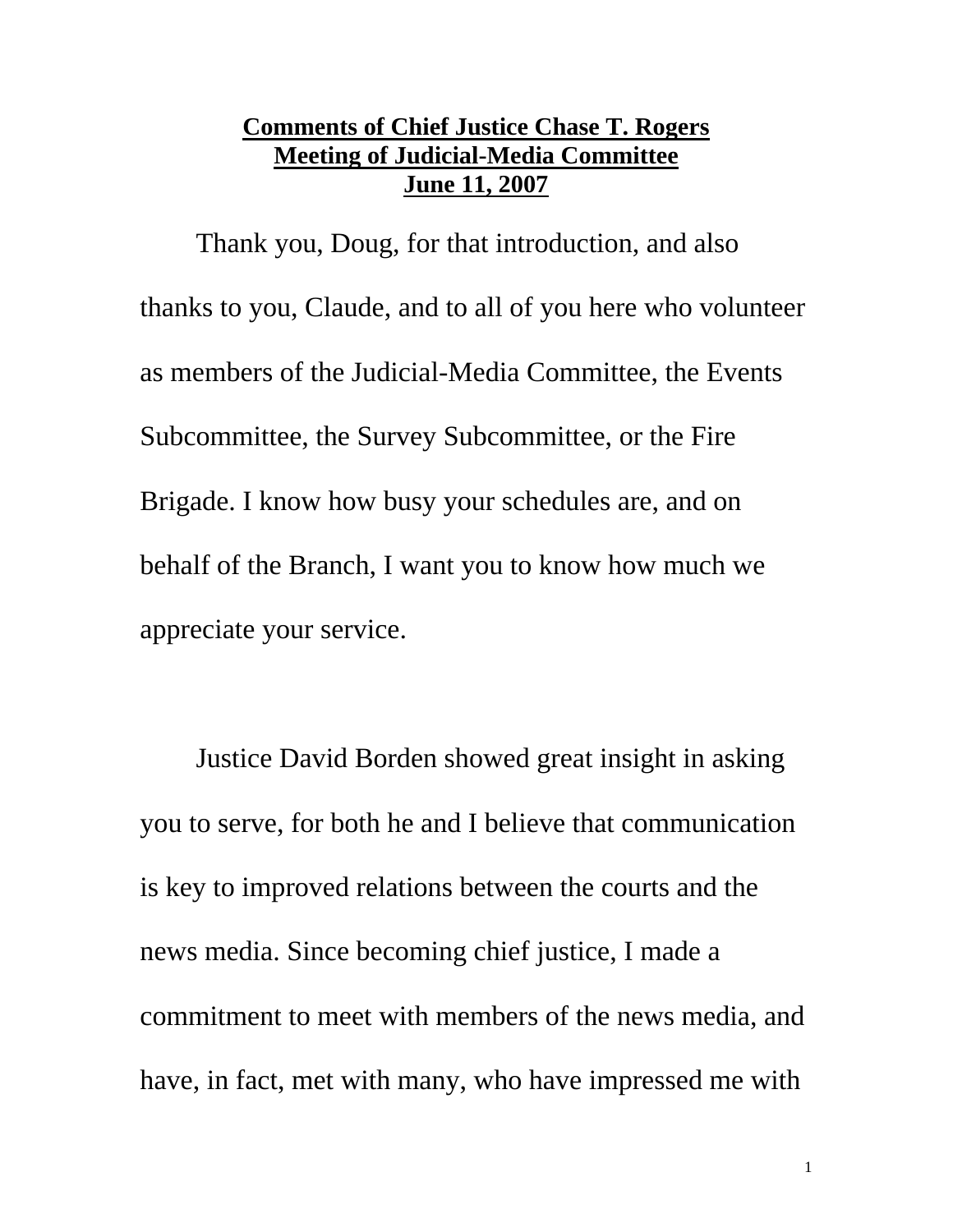both their knowledge of government and commitment to covering the news. I've also enjoyed meeting them as individuals and would like to continue this exchange of ideas and opinions. My door is open, and I hope that reporters and editors take advantage of that.

 Similarly, I believe that members of the media can learn and benefit from the input and experience of our talented judges, who are just as dedicated to their responsibilities. Your work ensures that this dialogue, which began in earnest with Justice Borden's Public Access Task Force, will continue and, I hope, thrive -- even when we disagree.

 John Chancellor once said, "The function of good journalism is to take information and add value to it." I